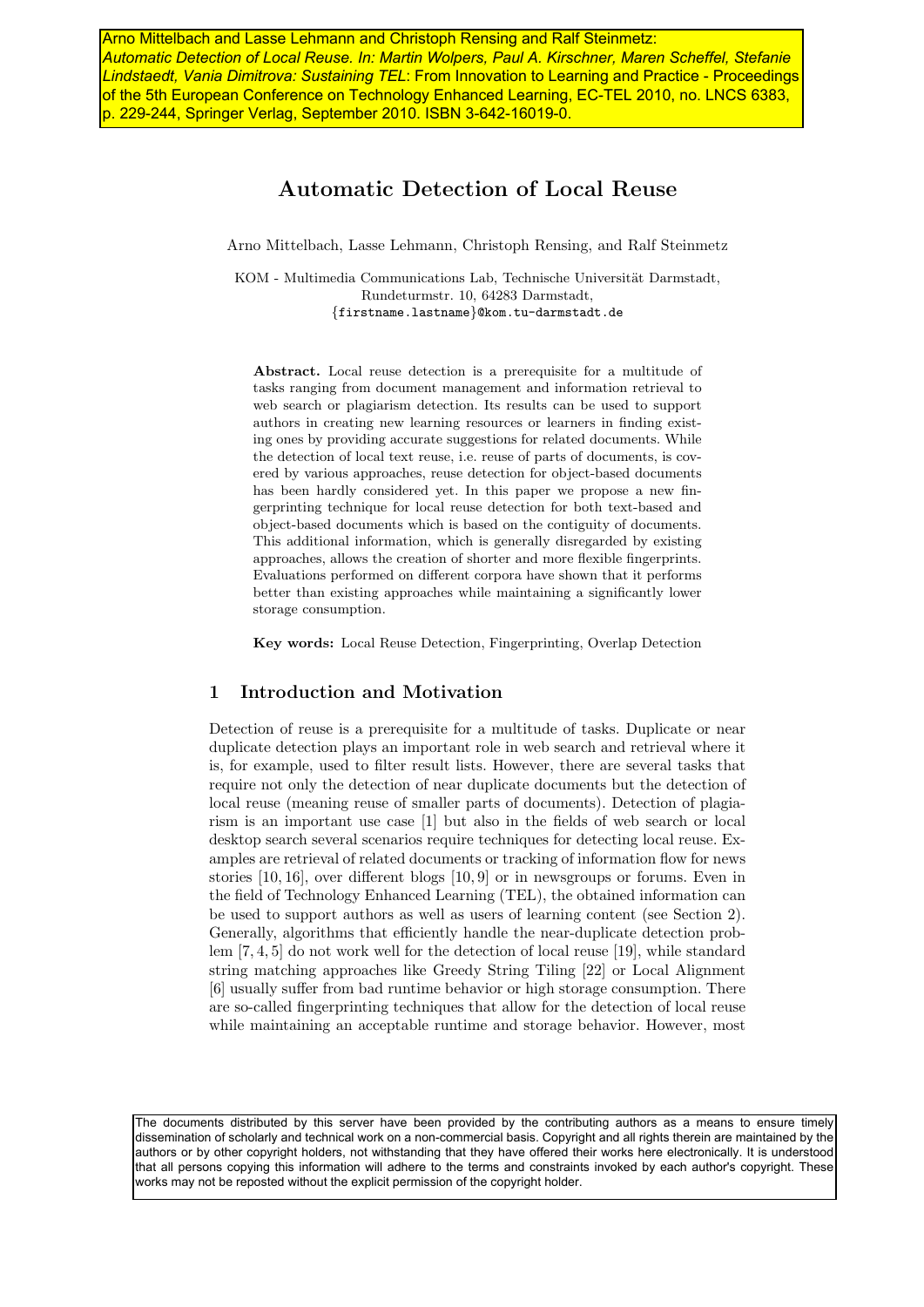existing approaches concentrate on the detection of text reuse. Many documents contain not just text but also images, audio, video or other content types such as geometric forms or structures. Especially in the domain of Technology Enhanced Learning such object-based formats are commonly used. Presentation slides are a good example. They often contain many shapes and diagrams but comparably little text. Even documents generated by modern word processing tools usually contain objects like images or charts, which are completely neglected by text-based reuse detection methods.

In this paper we propose a flexible fingerprinting technique for the detection of local reuse based on the contiguity of a document's content (Section 4) that outperforms existing fingerprinting approaches (Section 3) in most aspects on the corpora used for evaluation (Section 5) including an annotated subset of the TREC newswire corpus and the LIS.KOM corpus created during the evaluation of the LIS.KOM framework [13]. In the following Section we define local reuse and show how local reuse detection can be applied to support different scenarios in the area of Technology Enhanced Learning.

# 2 Application of Local Reuse Detection to support TEL

We define local reuse extending the definition for local text reuse by Seo and Croft [19] as follows: Local reuse occurs when content is copied from one document to another. In this definition, content can be anything from a part of a sentence to an image or an audio file. The reused content can be modified and may only make up a small fraction of the new document. It is apparent that local reuse relations are not transitive (a property often assumed for near-duplicate documents  $[7]$ , meaning that document A may reuse content from document B and  $B$  content from document  $C$  without  $A$  and  $C$  having anything in common.

The main use case for local reuse detection is to discover documents which overlap and thus are related to each other. This information can be used to support retrieval and generation of learning content. The resulting document relations can e.g. be used to generate recommendations, enrich given search results, or track the flow of information.

If one document is part of a search result or relevant for a user, e.g. because he is learning it, related documents might be potentially interesting too. Documents that are near-duplicates, are not useful for recommendation since the user already knows most of the content. They are thus usually filtered out by search engines like Google. However, this is not the case for documents that overlap in parts only. When a document A is relevant for a user and document  $B$  partially overlaps with document  $A$ , the content that document  $B$  contains in extent to the overlapping passages is probably relevant for a user or learner. Authors of learning content, like e.g. lecture slides or WBTs, can be provided with information about how a document is connected with other documents. This is especially helpful for authors who are not the creator of named document. If the document itself does not contain the content they need, one of the related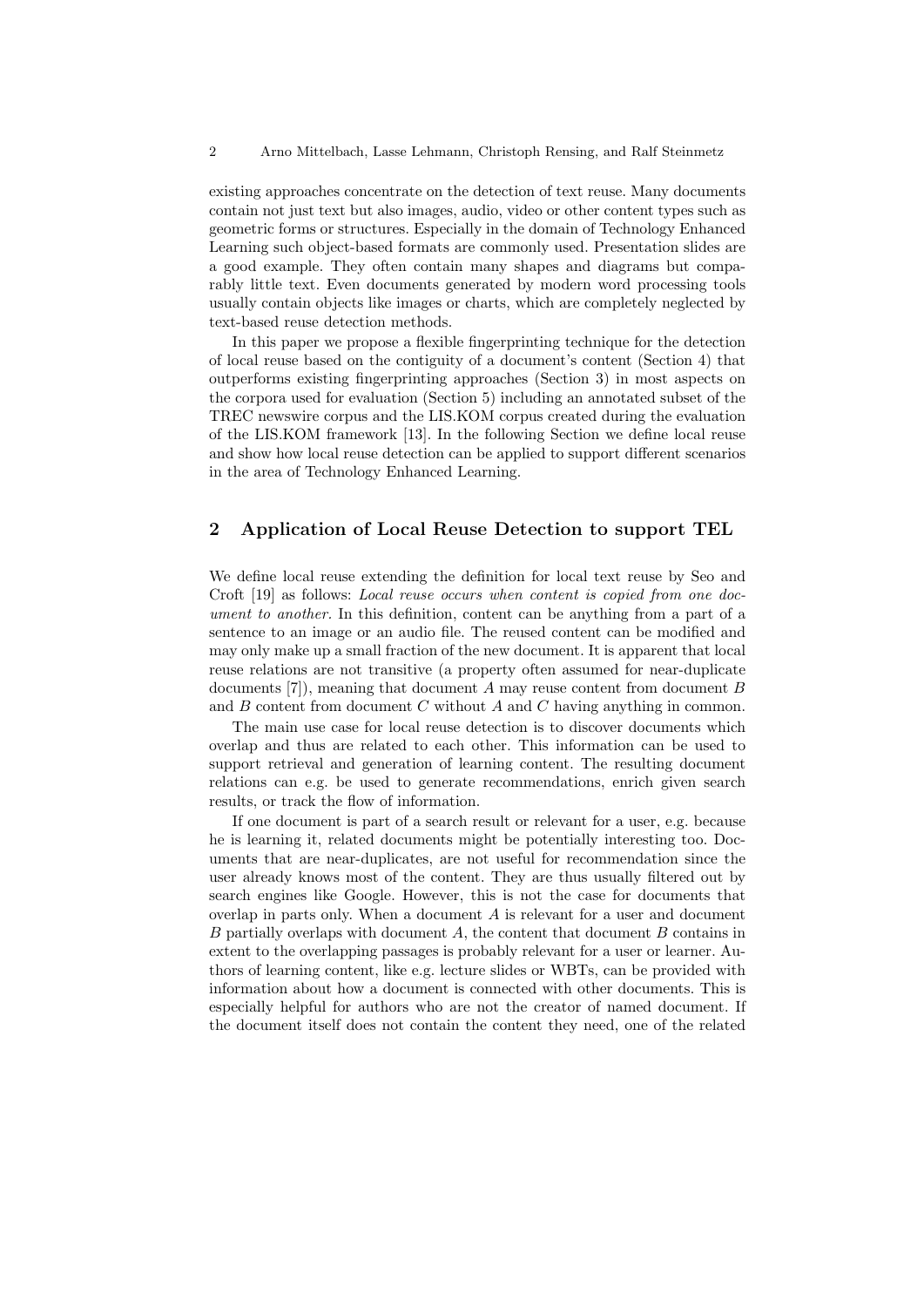documents might. Local reuse detection allows to find such relations and to give authors access to potentially relevant information.

Another way to support authors is to enable them to track their content. This applies mainly to commercial scenarios where an author has financial interest in his documents not being reused without permission. However even in open content scenarios authors might want to know where their content goes and who reuses it.

## 3 Fingerprinting Approaches for Local Reuse Detection

The given section covers the methodology for fingerprint generation and gives an overview on existing approaches for local reuse detection for text-based as well as for object-based documents.

### 3.1 Fingerprint Generation

While near-duplicate fingerprinting techniques generally produce one fingerprint per document, techniques for the detection of local reuse usually generate several fingerprints, i.e. hash values representing a document. How these fingerprints are put together depends on the approach used. Usually the following steps are performed during fingerprint creation: Initially a document is preprocessed. Common preprocessing steps for text include filtering of special characters, stopword filtering or stemming. Secondly chunks are extracted from the document. These chunks are then turned into numeric values using hash functions like MD5 [17]. In the final phase most approaches select a subset of the hashes resulting from the second step. This subset is then called fingerprint (or set of fingerprints) of the document. Most of the approaches described in this section use shingles as chunks. Shingles, as described by Broder  $[3]$ , are sequences of k consecutive terms that are generated by extracting the contents of a sliding window with fixed size  $k$  running stepwise over the text.

## 3.2 Containment Calculation

To quantify the reuse between two documents, most approaches use an asymmetric measure as such a measure reflects differences in length of the documents. The containment of document  $A$  in document  $B$  is defined by Broder [3] as:

$$
C(A,B) = \frac{|F_A \cap F_B|}{|F_A|} \tag{1}
$$

 $F_A$  and  $F_B$  are the sets of fingerprints of documents A and B respectively and are usually treated as sets in the mathematical sense (e.g. by [8], [18] and [19]) meaning that every fingerprint only occurs once in the selected set of fingerprints, even if it has multiple occurrences in the document. However, taking duplicate fingerprints into account and thus treating  $F_A$  and  $F_B$  as multisets [20] can be beneficial in some scenarios.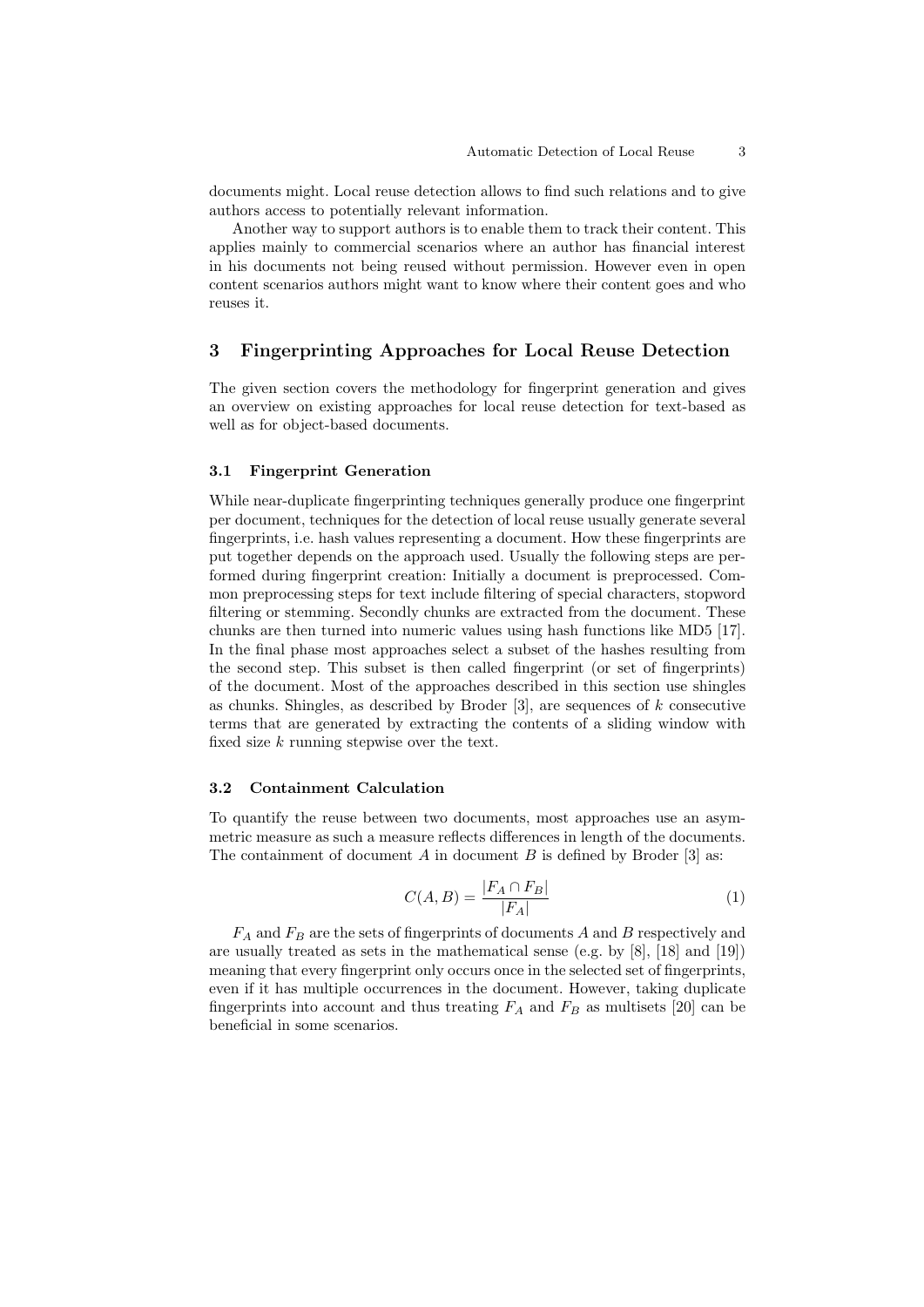#### 3.3 Approaches for Text-based Documents

K-gram. K-gram is the first and simplest of several approaches that use shingles as chunks. It serves as the basis for most of the following fingerprint schemes. It is based on the n-gram overlap approach [14] and simply uses all shingles of a document generated by a sliding window with size  $k$  as fingerprints. Therefore the number of fingerprints generated by k-gram for a document with  $n$  tokens is calculated as  $N_{k-gram} = n - k + 1$ . This, however, only applies when a multiset approach is used. When using k-gram in a set-wise fashion, as it is usually done, the given formula represents an upper bound for the number of fingerprints. The following four approaches take the fingerprints generated by k-gram and reduce their number by selecting a representative subset. Since a subset of k-gram's fingerprints may never provide as accurate results as the whole set, k-gram is usually used as a benchmark to evaluate these approaches.

0 mod p. For a selection algorithm to work properly, it is required to select the identical subset of fingerprints for identical documents. A random selection algorithm would not fulfill this requirement. 0 mod p [15] selects every hash value that is dividable by  $p$  out of the hashes generated by k-gram. Thus the average number of fingerprints 0 mod p selects is  $N_{0 \mod p} = N_{k-gram}/p$ . One drawback of this approach is that if very common shingles are dividable by  $p$  the results can be effected negatively. Moreover it is not guaranteed that if two documents contain identical chunks that these chunks will be selected in both documents. Therefore, reuse may not be detected. The guarantee given by 0 mod p is that if a chunk is selected in one document it will be selected in every other document as well.

**Winnowing.** Winnowing [18] uses a second window with size  $w$  sliding over the shingles resulting from k-gram. In each winnowing window the lowest hash value is selected as fingerprint. If there is more than one lowest hash value, the rightmost one within the window is chosen. Schleimer et al. have shown that winnowing yields slightly better results than 0 mod p and give a lower bound for the number of fingerprints chosen as  $N_{winnowing} \geq \frac{2}{w+1} \cdot N_{k-gram}$ . While the selection 0 mod p performs is global, winnowing's selection of fingerprints depends on the other hash values within the same winnowing window. This means that even if two documents share a common shingle, winnowing does not necessarily select that shingle's fingerprint in both documents. However, if two documents share a chunk that is at least as large as the winnowing window  $w$ , at least one common shingle out of that chunk is selected in both documents.

Other Approaches: Hailstorm [9] combines the results of winnowing with a better and more global coverage of the document. Each token (i.e. word) of a document is hashed separately before applying k-gram to the document. Each shingle is then examined whether the token with the lowest hash value is the leftmost or rightmost token within the shingle. If this is the case, the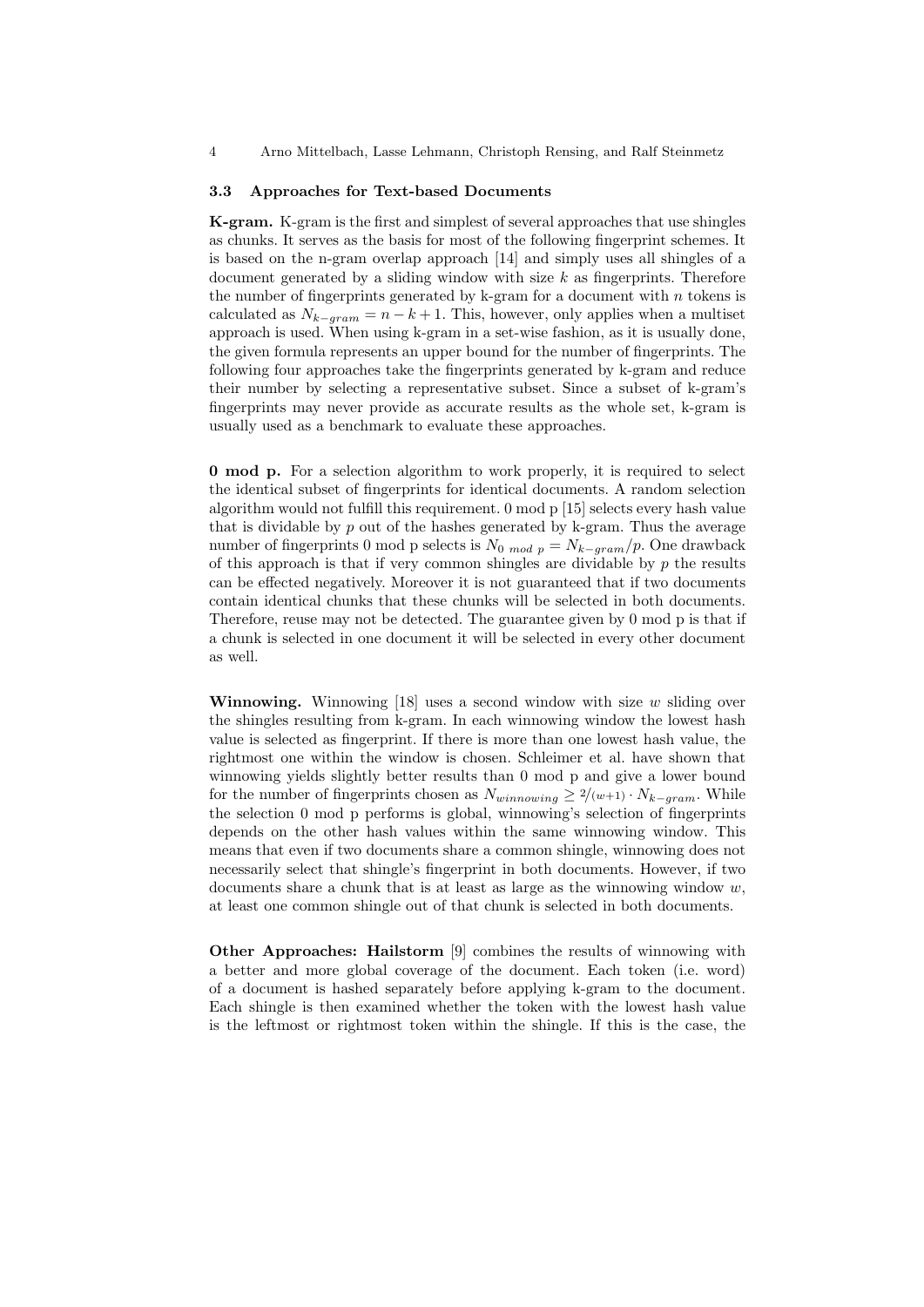shingle is selected as fingerprint. It is necessary to use a large window size to reach high compression rates with Hailstorm. However, the quality of k-gram for detection of local reuse usually decreases for big window sizes (e.g.  $k > 6$ ), since the sensitivity of k-gram for small changes increases with an increasing window size. Originally, Hailstorm has been developed for origin detection. In that use case content is often cited and fully copied from document to document, with relatively long parts of text remaining unchanged. In such a scenario greater values for  $k$  - like 8, as proposed in  $[9]$  - work well, which is not the case for detection of local reuse.

Hash-breaking [2] is not based on k-gram and thus does not use shingles. A document is divided into non-overlapping chunks. Every word of the document is hashed and if a resulting hash value is dividable by a given parameter  $p$ , the text is divided at this point. The resulting text chunks are then hashed and used as fingerprints of the document. While a chunk of text selected by hash-breaking is on average  $p$  tokens long, it might be very short or very long in practice, depending on the distribution of hash values. Specifically, when a sequence is very short and consists of very common words, the results Hash-breaking provides are influenced badly. Seo and Croft have modified hash-breaking such that it only selects chunks that are at least  $p$  tokens long (revised hash-breaking) [19].

Since the chunks hash-breaking selects can be very long, the approach is very sensitive to changes. If only one character in a chunk is changed, the hash values and thus the outcome of the approach is completely different. Seo and Croft use Discrete Cosine Transformation (DCT) to make it more robust against small changes [19].

#### 3.4 Approaches for Object-based Documents

Object-based documents are documents whose main content is non-textual. Typical examples for object-based documents are presentations, web based trainings, documents from modeling tools (like e.g. Visio or ARIS), project charts or the output of various design tools (like Adobe InDesign or MS Publisher). While there are many existing approaches for the detection of reuse for text-based documents, very few approaches for detecting reuse between object-based documents exist or have been researched.

In [11] Klerkx et al. evaluate the reuse of PowerPoint presentations in the ALOCOM repository [21]. To detect reuse, Klerkx et al. utilize the cosine measure for textual content, hash functions for images and a mix of both for the content of slides. No specifics are given and, since different techniques are used for text and images, no common fingerprint can be generated.

Basic approaches like k-gram or the selection algorithms based on k-gram can be adapted for object-based documents. If it is possible to extract ordered features from a document it is possible to extract fingerprints from it. For instance, to generate k-gram fingerprints for a PowerPoint presentation, the objects need to be extracted in the order they occur in the document. To be able to process both objects and textual content at the same time it is necessary to generate individual hash values for each of them and then apply the k-gram window to the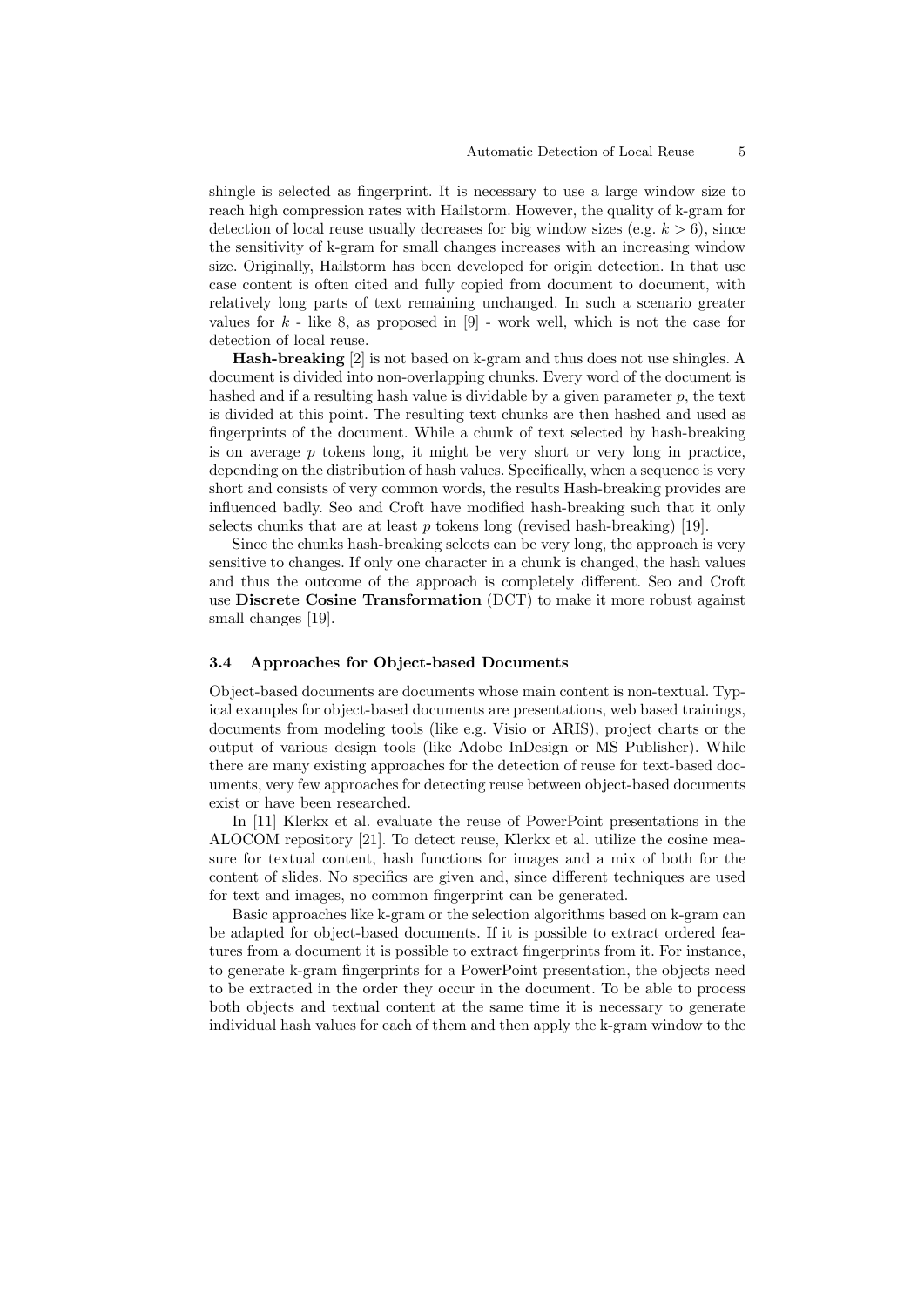resulting bit string. Hence, the preprocessing used on an object-based document is different, but the principle mechanics of the approach are the same as in the text-based case.

## 4 MiLe Approach

Documents possess an inherent order. In text documents, for example, the order in which words occur is (for most languages) an eminent aspect of the text's semantics. That is, if the word order is changed, either a nonsense sentence is created or semantics are changed: E.g. Tom protects Lisa has a different meaning than Lisa protects Tom or protects Tom Lisa.

Existing fingerprinting approaches do not consider documents as a contiguous entity but as a set of individual chunks (or features) which forms the basis for the fingerprint generation. While it is possible to store additional offset information for each shingle or chunk (see e.g. [9]), utilizing this information requires additional storage and computational effort, e.g. reconstructing the order of a document's k-gram fingerprints would approximately take  $O(n \log n)$  steps, depending on the algorithm used.

We propose a fingerprinting algorithm called MiLe that utilizes the contiguity of documents. The main idea behind MiLe is to not break up documents into chunks and select a subset to calculate a resemblance measure but to transform the resemblance estimation problem into a string-matching problem, thereby benefiting from the additional information taken from the contiguous nature of documents.

The comparison of documents using document fingerprints usually consists of two steps: First a fingerprint is generated for every document, which is then used to estimate the resemblance. This is also the case for MiLe. However, while all local reuse detection approaches described in Section 3.3 generate a set of fingerprints, MiLe creates only one fingerprint per document.

## 4.1 Fingerprint Generation

While the generation of fingerprints for text-based and object-based documents is different, the calculation of containment is not, i.e. once a MiLe fingerprint has been created it can theoretically be compared to any MiLe fingerprint regardless of the underlying document type. Therefore we first describe the two different methods of fingerprint generation before proceeding with the general calculation of containment measures.

Generating MiLe Fingerprints for Text-based Documents. The resulting bit sequence of a MiLe fingerprint is created from a text-based input document by performing the following steps:

1. The document's text content is extracted and preprocessed. Preprocessing can, for example, involve case folding, stop-wording or stemming. For the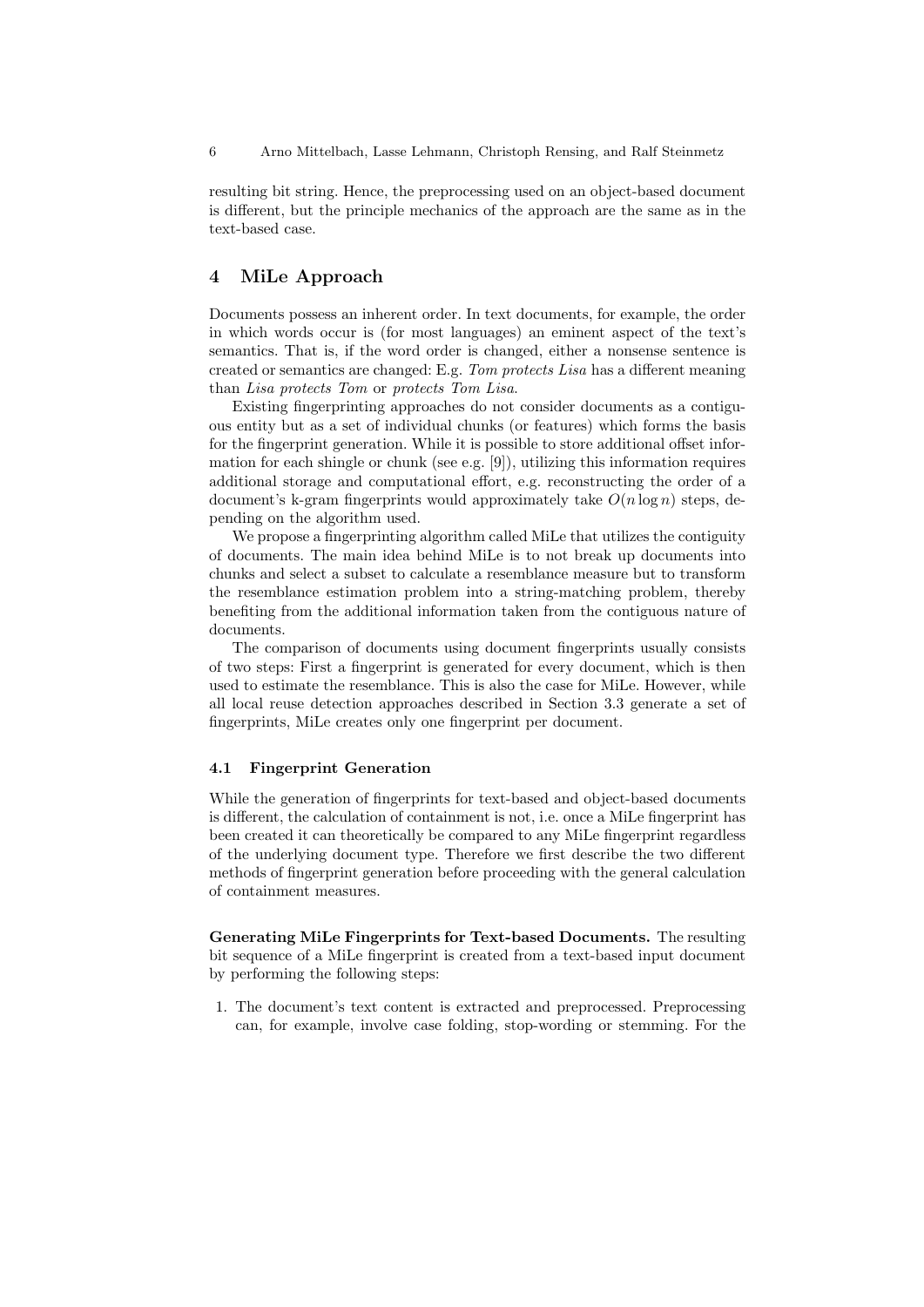evaluation (Section 5) we mainly used case folding (i.e., we converted all characters to lower case).

- 2. The preprocessed text is tokenized at word level.
- 3. Every token is projected onto a hash-value consisting of very few bits (e.g., 4 bits). A simple algorithm could calculate the MD5 value [17] for each token while only using the first  $n$  bits. Of course, custom and hence more efficient projection methods could be used when runtime is critical.
- 4. The generated bit values are appended to a bit string, in the order their corresponding token appears in the document. This bit string is the document's MiLe fingerprint.

MiLe fingerprints are relatively short and can be seen as a lossy compressed version of the document as each token of the input text is mapped to a part of the resulting fingerprint while the order in which tokens occur is preserved. As a result, MiLe fingerprints can be used to locate the exact position of matching parts in the original documents without having to have access to these documents. If stop wording is part of the preprocessing MiLe can still be used to give a good estimate as to where reuse has occurred.

Generating MiLe Fingerprints for Object-based Documents. The generation of a MiLe fingerprint for an object-based document works quite similar as for a text-based document. In the following, we describe the generation of a MiLe fingerprint using a PowerPoint presentation as example. However, the presented algorithm can be applied to arbitrary types of object-based documents as long as they allow their content to be accessed. There are three main differences to the text-based version that need to be addressed when generating MiLe fingerprints for object-based documents:

- 1. The preprocessing
- 2. The order of objects
- 3. The object feature used for fingerprinting

For preprocessing, the object-document is decomposed into modular objects, that means all grouped elements in the presentation are "un-grouped" until they reach a modular state. The text elements are preprocessed like in the text-based version of MiLe.

While the order of slides in a presentation is given by default, objects on a slide have no obvious order. However, since MiLe is order preserving two identical slides need to be processed in the exact same order. There are different possibilities to determine the order of objects including the position of an object (i.e. its coordinates), its layer or - what we make use of - a given ID. This ID is unique for all objects on a slide. During the preprocessing of a PowerPoint document the non-textual objects on a slide are ordered by their ID.

The last difference to the text-based version of MiLe is how objects find entrance into the fingerprint. Texts are usually divided into tokens (i.e. words) and each token is used as feature for the generation of the fingerprint. We do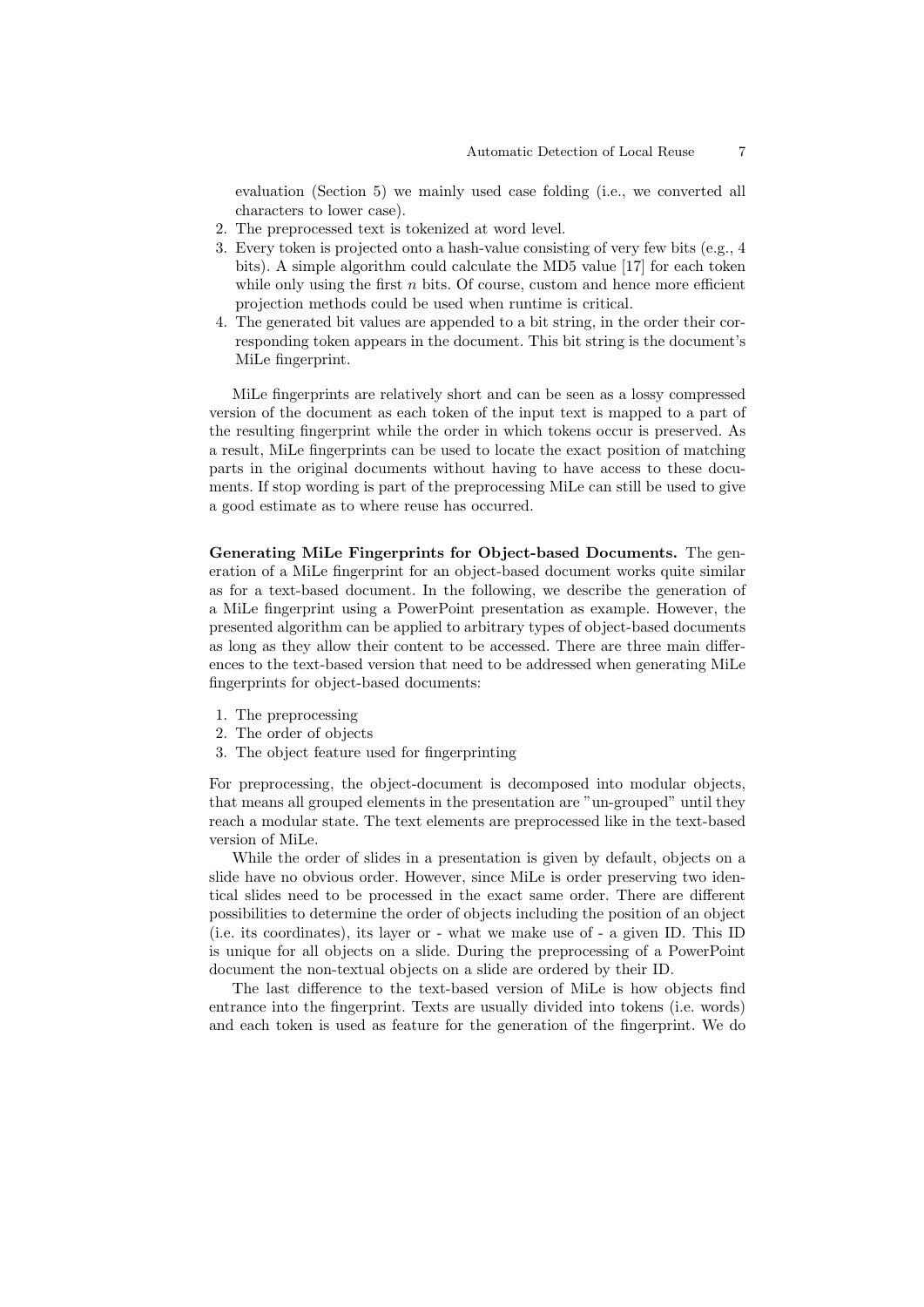8 Arno Mittelbach, Lasse Lehmann, Christoph Rensing, and Ralf Steinmetz

this as well for the text fragments of object-based documents. However, for a non-text object there are various features that could be used for fingerprinting. Possibilities include its shape, area, width and height, color or combinations of the above. These work well for basic objects like lines, arrows or geometric shapes. However, for images or even more complex objects the named features are not distinctive enough. In those cases we export a scaled image of the object as feature.

The features are then processed in the given order the same way as in the textbased version of MiLe to generate the fingerprint of an object-based document.

## 4.2 Containment Calculation.

Once the fingerprints of two documents have been created, reuse between these documents can be detected, measured and localized without further access to the documents' contents.

To determine the resemblance of documents  $A$  and  $B$ , their MiLe fingerprints are treated as strings and a basic string matching algorithm is applied:

- 1. Shingles are extracted from B's fingerprint and stored in a lookup table. Here, a token corresponds to the bit length chosen during fingerprint creation. The shingle length corresponds to the minimal length  $m$  a match has to have at least. This parameter also greatly affects the probability of collisions: With a bit length of four and a shingle size of five the size of a comparison unit will be 20 bits.
- 2. An integer used for counting matches is initialized.
- 3. Shingles (using the same shingle length as above) are extracted from A's fingerprint. Each shingle is, in the order of appearance, compared to the list of shingles extracted for B.
- 4. If B contains the shingle, the match counter is incremented with regard to the previous shingle. The counter is incremented by one, if  $B$  did contain the previous shingle, as this means that two consecutive shingles and hence  $m+1$  tokens matched. The counter is incremented by m if B did not contain the previous shingle: Here an individual shingle  $(m \t{ tokens})$  matched. <sup>1</sup>

To obtain the containment of  $A$  in  $B$  the value of the resulting match counter  $c$  has to be divided by the length of  $\vec{A}$ 's fingerprint (number of tokens):

$$
C(A,B) = \frac{c}{N_A - m + 1} \tag{2}
$$

Hence, the calculation is not based on the number of matching shingles but on the number of matching tokens (i.e. words) which improves the accuracy. As each document always consists of roughly as many shingles as tokens the divisor in equation 2 is in both cases almost identical. The dividend on the other hand can differ greatly, depending on the shingle size and the distribution of matches.

<sup>1</sup> For further refinement one can keep track of the shingles that have been matched and delete them from the list of B's shingles.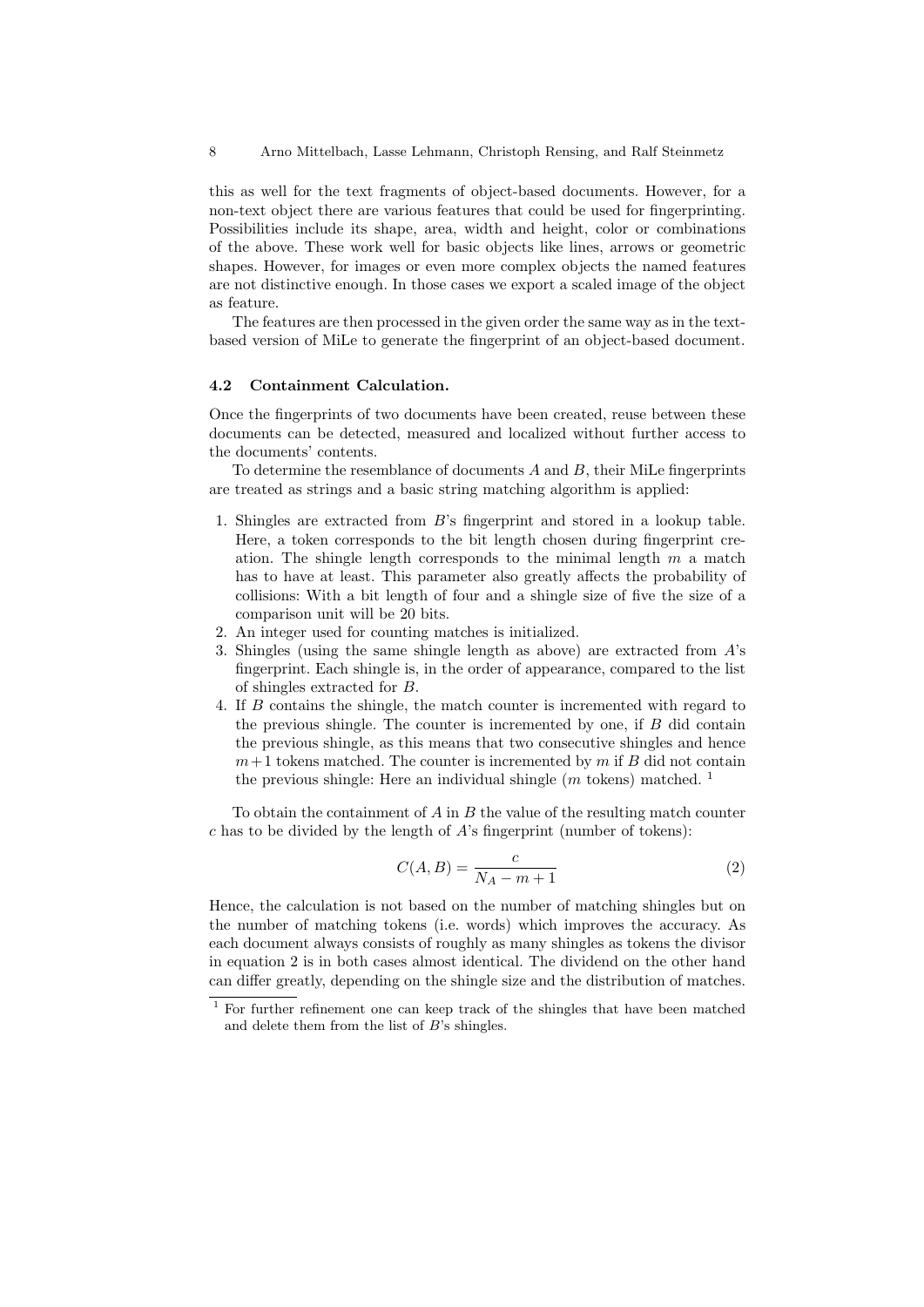#### 4.3 Using MiLe on large corpora

MiLe shows a runtime behavior that is similar to state of the art approaches like k-gram for the one-to-one comparison of document fingerprints. However, mostly this is not the main use case. What is usually needed is an efficient way to compare one input document to a large scale corpus. One scenario could be a plagiarism detection system that offers customers the possibility to upload an input document that is then checked against all stored documents. In this section we will describe how to use inverse indexes to store MiLe fingerprints that allow for efficiently processing such queries. A na¨ıve approach would be to build a lookup table using the fingerprint's shingles as keys, thereby generating keys of the size of MiLe's comparison unit (cp. Section 4.2). While in this setting we would still benefit from the more accurate resemblance calculations and the robustness against small changes (see Section 4.4), we now have a storage consumption that is equal to that of k-gram and, if we additionally store the complete MiLe fingerprint, even higher. The easiest way of reducing the storage requirements is to not insert a document pointer for every comparison unit. This is similar to the subset selection approach of 0 mod p, Winnowing or Hailstorm. If we only store a document pointer for every  $o^{th}$  shingle (we call  $o$  the overleap factor) we reduce the storage requirements by a factor of o. To still benefit from the contiguity of the content we change the resemblance calculation algorithm as follows  $(m \text{ describes the minimal match length}, o \text{ the overlap factor})$ :

- 1. Create MiLe fingerprint for the input document that is to be compared to the corpus and initialize a counter  $c_i$  for each document  $D_i$  in the corpus.
- 2. For each shingle (i.e. comparison unit) in the document's fingerprint lookup the shingle in the hash-table.
	- (a) If it is not found, continue with the next shingle.
	- (b) If a match was found for a document  $D_i$  and the previous shingle for  $D_i$  was not a match then increment  $c_i$  by  $m + w \cdot (o - 1)$ . Here w can be used to parameterize the percentage of how many of the overleaped tokens will be marked as matching (see below).
	- (c) If the previous shingle for document  $D_i$  was also a match, increment  $c_i$ by the overleap factor o.
- 3. To obtain the containment the resulting match counters  $c_i$  have to be divided by the length of the corresponding fingerprints (cp. Section 4.2).

The idea behind these incrementing steps is that if a match was the first in a series there is a certain probability that the previous  $o - 1$  tokens are also matches but were not matched because of the overleap. As we cannot quantify this probability we assume that it is 50% therefore setting  $w = 0.5$  and hence adding  $0.5(o-1)$ . If the match is not the first in a series we act on the assumption that the tokens in between are also matches and therefore increment the counter by o. This strategy is comparable with the bridging strategy proposed in [9]. However, Hamid et al. still weigh all shingles equally and thus do not take the contiguity of the underlying texts fully into account. If the overleap factor is less or equal to the minimal match size, the missing steps between two matches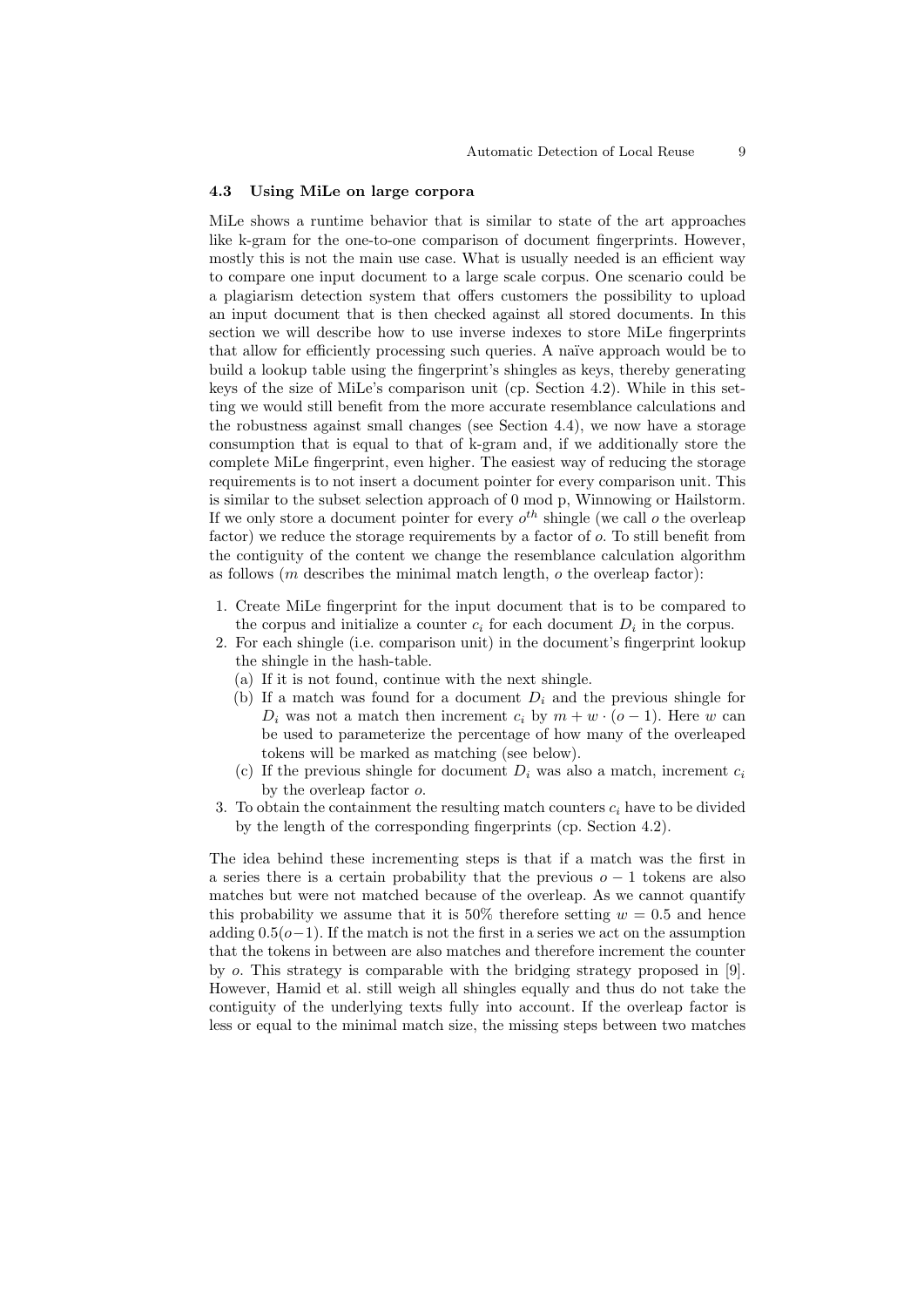10 Arno Mittelbach, Lasse Lehmann, Christoph Rensing, and Ralf Steinmetz

can be easily obtained out of the keys of two consecutive matches. This can be used to refine the containment calculation if necessary. For some use cases, for example, when the exact position of where reuse has taken place is relevant the complete MiLe fingerprint has to be stored alongside the inverted index. However, as the space needed to store the MiLe fingerprint is constant and since usually low bit rates can be used, the overleap factor approach still yields good compression rates as seen in Section 5.

#### 4.4 Properties of MiLe

The two dominant parameters of the MiLe approach are the bit length b for fingerprint creation and the minimal match length  $m$ . The size of a MiLe fingerprint for a document A with |A| tokens is  $|A| \cdot b/8$  bytes. The size of MiLe fingerprints can therefore directly be controlled by adjusting b.

When working with very low bit sizes (such as  $b = 2$ ) the minimal match length  $m$  has to be increased in order to avoid accidental collisions. This can be regarded as a strictness factor, as MiLe ignores all matches with less than  $m$ tokens. If a bigger bit size is used, a smaller  $m$  can be used accordingly. Since the bit size has to be chosen before creating the fingerprints it cannot be adjusted afterwards<sup>2</sup> . The minimal match length on the other hand can be adjusted for each resemblance calculation, thereby it is possible to adapt MiLe for a specific use case without recalculating fingerprints.

k-gram is often criticized for its lack of flexibility and - mainly for bigger window sizes - sensitivity to small changes. The MiLe fingerprint provides for a certain kind of robustness against small changes. It can be quantified as a function of the ordered common tokens in two compared sequences. The probability that two sequences are matched by MiLe is

$$
pr_{match} = \frac{1}{2^{b(m-c)}} \quad 0 \le c \le m \tag{3}
$$

where  $c$  is the number of common tokens of two sequences in the respective order, b the bit size and  $m$  the minimal match length. Thus the more tokens in two sequences already match, the higher the probability that these sequences will be matched although they do not overlap completely. The steepness of this increase is determined by the chosen bit size.  $c = m$  constitutes a regular match.

How to choose  $b$  and  $m$  very much depends on the use case at hand. From the evaluations conducted (see Section 5) we can conclude that the size of the comparison unit (i.e.  $b*m$ ) should be in the range of a bit size which is sufficient for algorithms like k-gram or winnowing on the given corpus. In use cases where the basic MiLe algorithm is applicable it is preferable to use very low bit rates (e.g.  $b = 3$ ) as this yields the highest compression rates. However, this means that the containment calculation has to be conducted in a stricter mode (larger m). On the other hand, if used with an inverted index (see Section 4.3) the

<sup>2</sup> Actually, it is possible to downgrade MiLe fingerprints, i.e. create the 4-bit MiLe fingerprint out of the 5-bit fingerprint.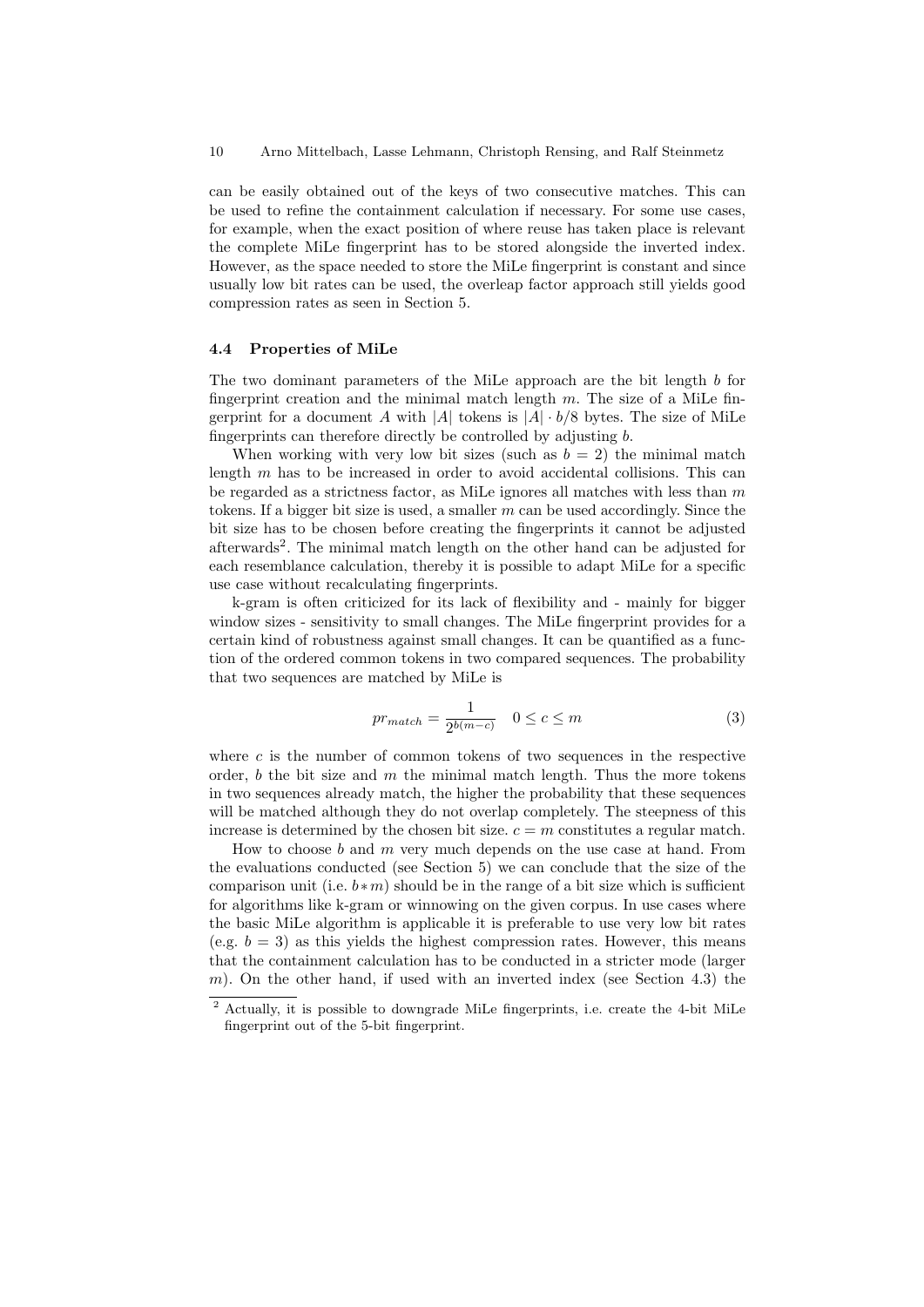dominant factor in respect to storage consumption is the number of document pointers stored per document. Hence the bit size can be increased to allow for a smaller minimal match size.

A simple statistical analysis, under the assumption that words are equally distributed, suggests that with a comparison unit of 20 bits it is possible to handle a corpus consisting of one million documents each consisting of 10, 000 words. Under these assumptions, when comparing an input document to the entire corpus, we can expect less than 2000 documents where the containment calculation is off by more than 5% due to collisions originating from a too small comparison unit. Note, that in this model the probability for collisions grows linear with the number of documents in the corpus, i.e. if the number of documents in the corpus is doubled, you should expect twice as many documents with an error of more than 5% in the containment calculation.

## 5 Evaluation

To evaluate MiLe and compare it to existing approaches two corpora have been used. An annotated subset of the TREC newswire corpus created and used by Seo and Croft [19] for text-based documents and a corpus which resulted from the evaluation of the LIS.KOM framework (see [12] and [13] for details) for objectbased documents. We compare the results of MiLe with the results of k-gram quality wise. K-gram is generally seen as benchmark and none of the selection algorithms based on k-gram performs equally well. Neither Hash-breaking nor DCT fingerprinting reached the quality of k-gram either. To show that MiLe can compete in terms of storage consumption we additionally evaluated 0 mod p and winnowing with different configurations and compared the fingerprint sizes on the TREC corpus.

### 5.1 Annotated TREC Corpus

The TREC newswire corpus is a large corpus consisting of news stories of several big American newspapers and news agencies like Wall Street Journal, LA Times, Financial Times or Associated Press. We use a small manually annotated subset of it. We have chosen this corpus as it has been specifically created for the evaluation of reuse detection methods.

Evaluation Setting. The annotated TREC corpus consists of 600 document pairs manually categorized in six categories. The corpus was originally created by Seo and Croft to evaluate their DCT fingerprinting approach against other existing approaches [19]. Three levels of reuse are distinguished, which when applying an asymmetric containment measure, result in six different categories. The categories used are named:

1. Most / Most (C1): Most of the text of document A is reused covering most of the text of document B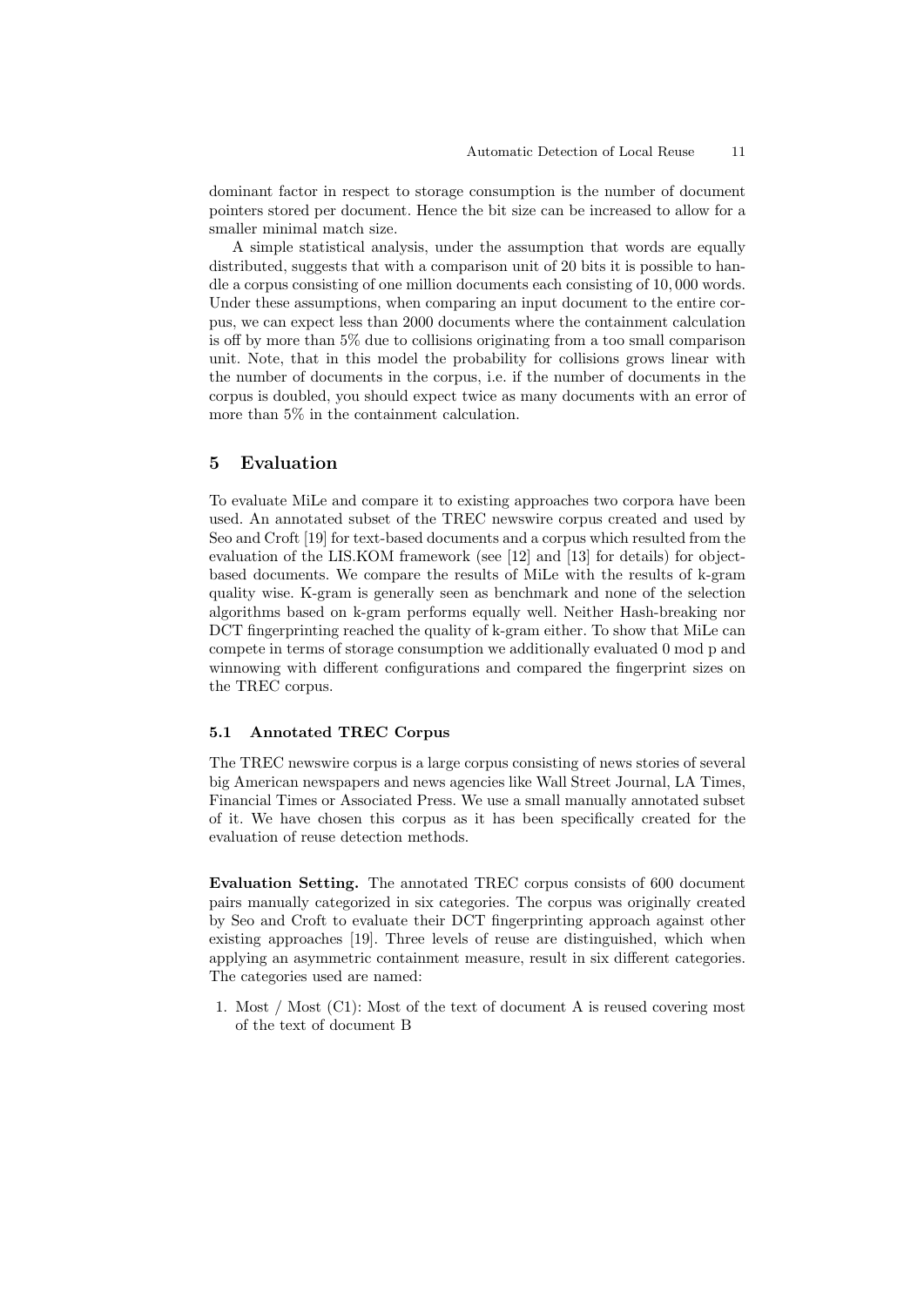- 12 Arno Mittelbach, Lasse Lehmann, Christoph Rensing, and Ralf Steinmetz
- 2. Most / Considerable (C2): Most of the text from document A is reused in B covering a considerable amount of document B
- 3. Most / Partial (C3): Most of the text of document A is reused in B, covering only a small part of document B
- 4. Considerable / Considerable (C4) (as above)
- 5. Considerable / Partial (C5) (as above)
- 6. Partial / Partial (C6) (as above)

The thresholds for manual categorization were at 0.80 containment for most, 0.50 for considerable and 0.10 for partial. Since the corpus did not contain document pairs with no reuse and hence the partial threshold would be ineffectual for automatic classification, we added a seventh category with documents that have no resemblance. We have added 100 document pairs for category 7.

The evaluation of a reuse detection approach can now be treated as a categorization problem and thus quality measures like precision and recall can be applied. We decided to use a ten fold cross-validation approach on the given 700 document pairs. We used the Weka framework for our tests and the F1 measure as harmonic mean of precision and recall as measure. We averaged the results over ten runs to reduce statistical variations. We used the two containment measures for each document pair as the only features for Weka's tree based J48 classifier.

Results. We have compared MiLe's performance to that of k-gram, 0 mod p and winnowing. Table 5.1 contains an excerpt from the results. For k-gram, winnowing and 0 mod p 16 bit fingerprints were used, as the performance stalls at that point. However bit sizes down to 13 bits produce more or less acceptable results. The standard deviation of the average F1 value over the ten runs is given in parentheses. MiLe was evaluated in the two modi described in Section 4: the basic algorithm and the extended version for large corpora with a given overleap factor o. We included the best configurations for 0 mod p and winnowing and found that shingle sizes of only 2 and 3 produce the best results. Note that the fingerprint sizes given in table 5.1 assume that the fingerprints are stored directly. When using an inverted index the fingerprint size would depend upon the size used for a document pointer. The tendency suggested by the results can however be converted directly to the number of document pointers needed per document.

With only 2 bits, basic MiLe produces slightly better results than 0 mod 4 while producing a fingerprint that is only half the size. Even when assuming 13 bit fingerprints for 0 mod p (which comes at the cost of quality) MiLe would still outperform 0 mod 4 in terms of storage consumption. As expected, with increasing bit rates MiLe's results increase quality wise and from 4 bits on MiLe's results even get better than k-gram's. Still the storage consumption is comparable to that of 0 mod p and winnowing.

When considering large corpora the overleap factor described in Section 4.3 allows MiLe to use an inverted index. If an overleap factor equal to the minimal match size is used the storage space needed per document is equal to that of a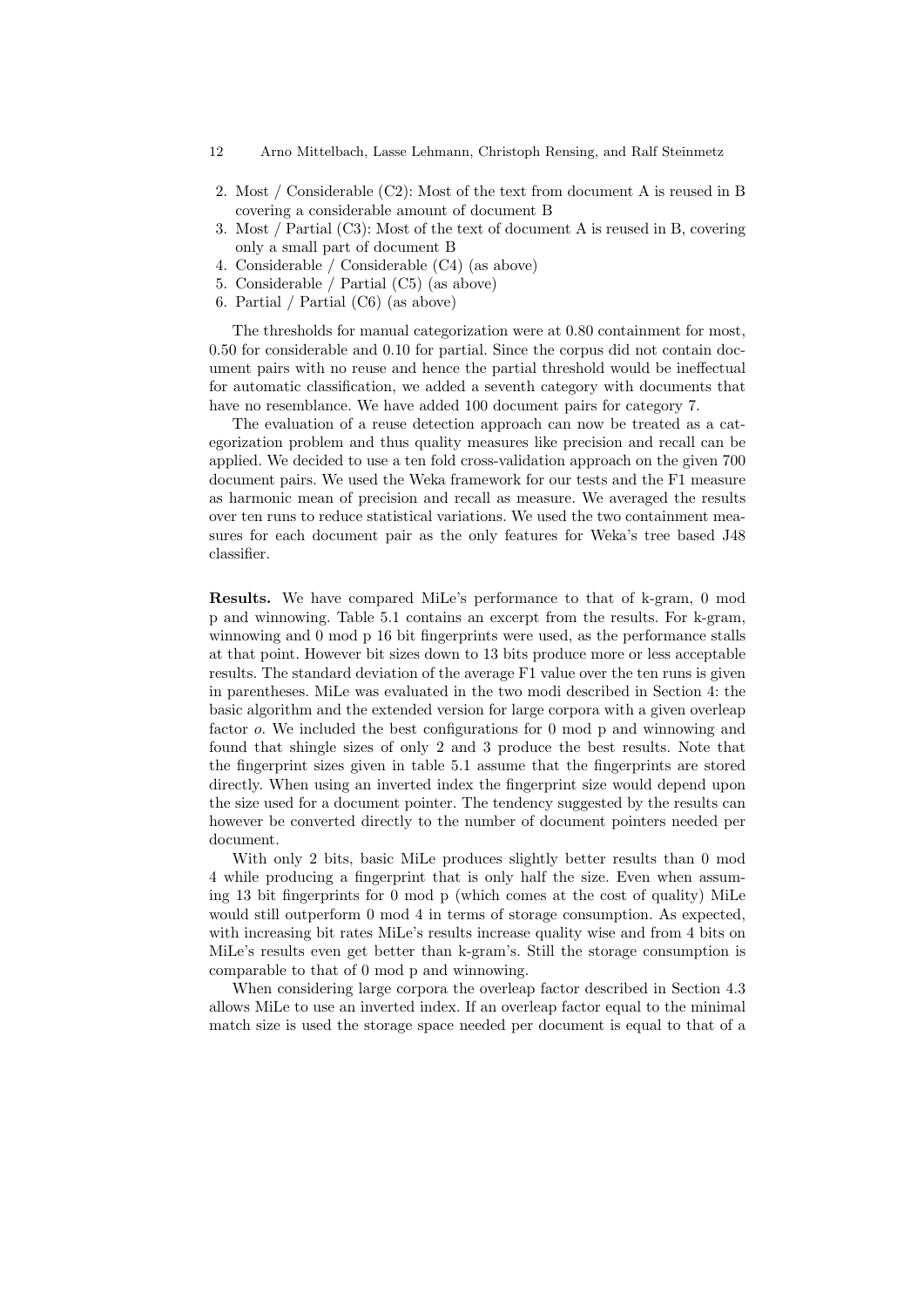Table 1. Performance of fingerprinting techniques on annotated TREC newswire collection. MiLe is divided into the basic algorithm (Section 4.2) and MiLe in large corpora settings (Section 4.3). The fingerprint sizes are given in bytes.

| Approach                                                   | C1 | C2 | CЗ | C4 | C5                                        | C6 | C7  | $F1$ (std)   | Size |
|------------------------------------------------------------|----|----|----|----|-------------------------------------------|----|-----|--------------|------|
| $2$ -gram                                                  |    |    |    |    | 0.954 0.859 0.909 0.833 0.818 0.940 0.994 |    |     | 0.901(0.012) | 600  |
| $3-gram$                                                   |    |    |    |    | 0.930 0.838 0.880 0.826 0.749 0.895 0.992 |    |     | 0.873(0.009) | 600  |
| $\overline{0 \mod 4}$ , k=2                                |    |    |    |    | 0.901 0.716 0.817 0.713 0.628 0.908 0.995 |    |     | 0.811(0.010) | 150  |
| 0 mod 6, $k=2$                                             |    |    |    |    | 0.902 0.701 0.760 0.673 0.526 0.875 0.986 |    |     | 0.775(0.013) | 100  |
| winnowing                                                  |    |    |    |    |                                           |    |     |              |      |
| $k=2$ , $w=4$                                              |    |    |    |    | 0.905 0.781 0.871 0.778 0.735 0.909 0.995 |    |     | 0.853(0.011) | 240  |
| $k=3, w=6$                                                 |    |    |    |    | 0.882 0.758 0.853 0.783 0.682 0.876 0.993 |    |     | 0.832(0.010) | 171  |
| MiLe                                                       |    |    |    |    |                                           |    |     |              |      |
| $b=2, m=8$                                                 |    |    |    |    | 0.915 0.853 0.854 0.781 0.594 0.772 0.959 |    |     | 0.818(0.010) | 75   |
| $b=3$ , m=5                                                |    |    |    |    | 0.928 0.864 0.837 0.818 0.712 0.886 0.984 |    |     | 0.861(0.010) | 113  |
| $b=4$ , m=4                                                |    |    |    |    | 0.925 0.890 0.894 0.802 0.734 0.937 0.998 |    |     | 0.883(0.014) | 150  |
| $b=5, m=4$                                                 |    |    |    |    | 0.926 0.905 0.896 0.871 0.813 0.957       |    | 1.0 | 0.910(0.010) | 188  |
| MiLe                                                       |    |    |    |    |                                           |    |     |              |      |
| $b=3$ , m=5, o=6                                           |    |    |    |    | 0.924 0.796 0.824 0.755 0.554 0.833 0.982 |    |     | 0.810(0.019) | 94   |
| $b=4$ , m=5, o=4                                           |    |    |    |    | 0.904 0.844 0.900 0.797 0.736 0.896 0.992 |    |     | 0.867(0.013) | 188  |
| $b=4$ , m=5, o=5 0.913 0.774 0.850 0.751 0.670 0.900 0.995 |    |    |    |    |                                           |    |     | 0.836(0.014) | 150  |

basic MiLe fingerprint. The quality decrease on the other hand is still low enough as for MiLe to produce better results with less storage consumption than 0 mod p or winnowing.

## 5.2 LIS.KOM Corpus

The LIS.KOM framework supports, among others, the automatic capturing of structured relations emerging from reuse processes conducted on documents. During the evaluation of the framework reuse relations between PowerPoint documents have been captured. These relations reflect the reuse of PowerPoint documents and include near-duplicates as well as partial reuse. The collected relations have been manually categorized with regards to their validity. The LIS.KOM framework seldom captures invalid relations. However, while Power-Point documents are reused because of their contents most of the time, sometimes a document is reused because of its template or structure. These relations are captured by the LIS.KOM framework but are worthless for most - if not all utilization scenarios. Thus it is desirable to sort these out automatically.

Evaluation Setting. The object-based LIS.KOM corpus consists of 290 relations connecting 367 different PowerPoint documents. 244 of the relations have been categorized as valid whereas 46 relations have been categorized as template or invalid relations. In most cases documents connected by a non-valid relation do not overlap as much as valid relations do. Thus it is feasible to apply fingerprinting techniques to automatically determine the validity of a given relation.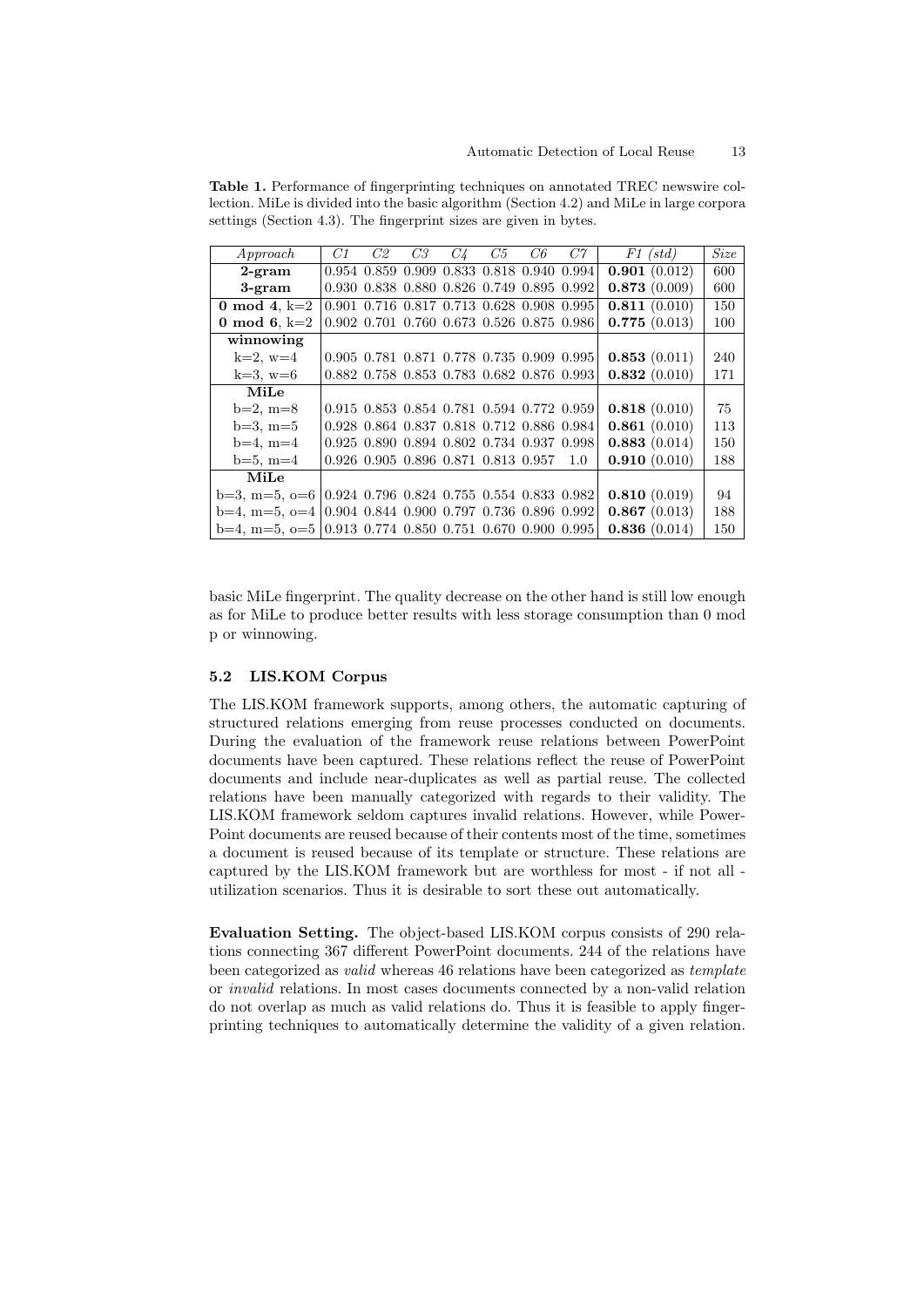14 Arno Mittelbach, Lasse Lehmann, Christoph Rensing, and Ralf Steinmetz

A simple categorization problem with two categories results where precision and recall can be applied. For this evaluation we compared the object-based version of MiLe with a straightforward adaptation of k-gram for object-based documents. We applied a ten fold cross-validation using the containment measures for each relation as features for optimizing the containment thresholds on the training sets. Due to the given distribution of categories a baseline algorithm which categorizes each relation as *valid* reaches a quality of already 84.1%.



Fig. 1. Comparison of MiLe and k-gram for object-based documents

Results. Figure 1 shows the results for the evaluation of MiLe and k-gram on the LIS.KOM corpus. It is evident, that for bit sizes of 4 or 5, MiLe performs significantly better than the adapted k-gram. Even when using MiLe with a bit size of 3, the algorithm performs better than k-gram for values of  $m \geq 7$ . The categorization quality of both algorithms is comparatively stable for many different parameterizations. The storage consumption of MiLe is for all bit sizes significantly smaller than that of k-gram (as shown in Section 5.1), especially when using MiLe with 3 bits. Both approaches are able to raise the given baseline considerably. The optimal configuration of MiLe reaches a categorization quality of 97,2% for the F1 value. This is the case for a configuration of MiLe with bit size 4 and minimal match length 4, which is a configuration very similar to the optimal one on the TREC corpus. For both algorithms, the optimal thresholds for the calculated containment reside between 10 and 30 percent in most configurations. However, the stricter the configuration, i.e. the bigger the window size or minimal match length respectively, the smaller the optimal threshold which the containment has to pass for a relation to be counted as valid.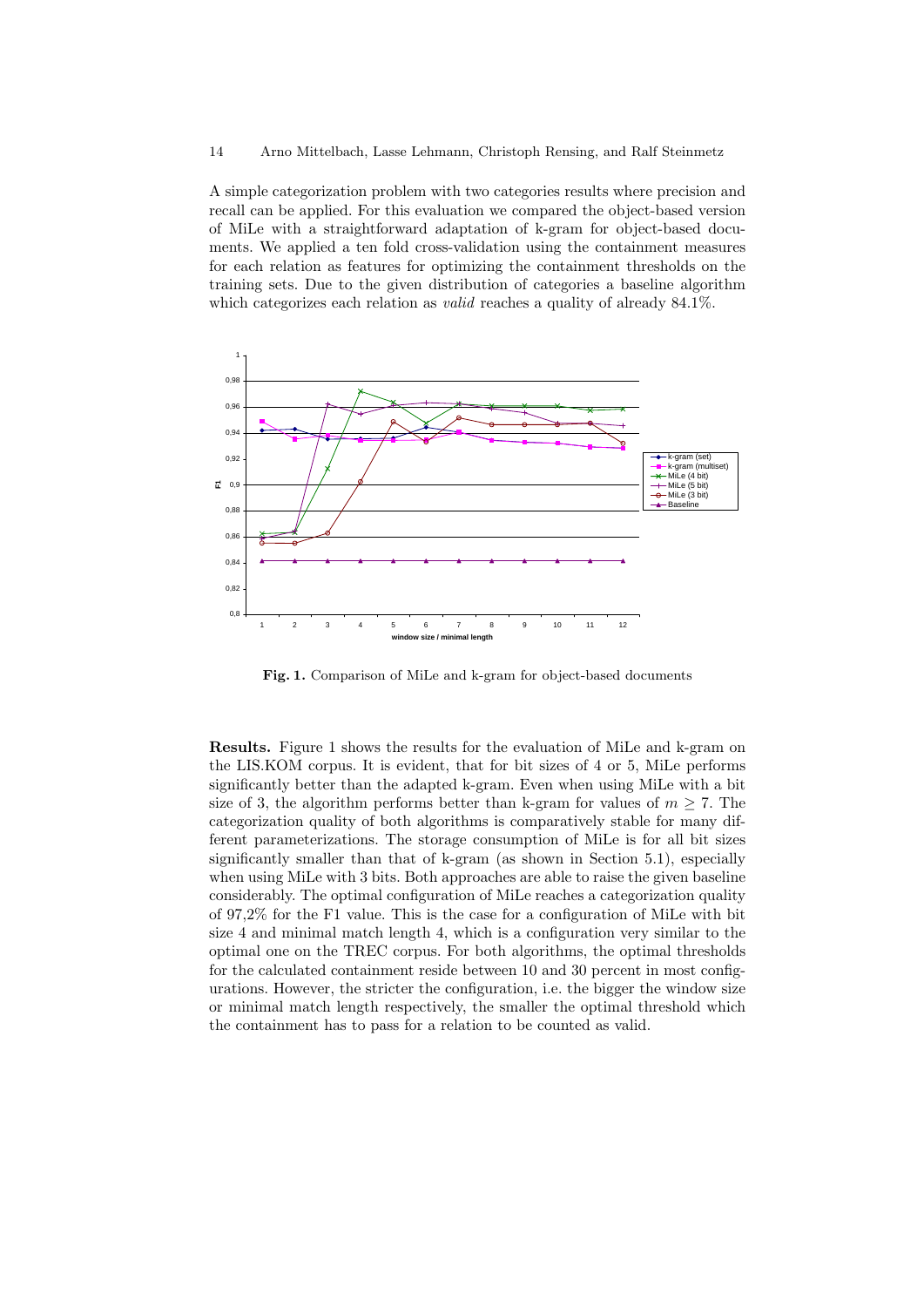### 6 Conclusions

In this paper we propose MiLe, a fingerprinting approach for detecting local reuse, which is a current and relevant topic of research and can be applied to support Technology Enhanced Learning in various ways. MiLe can be used to detect text reuse as well as reuse between object-based documents (e.g. PowerPoint presentations). We have evaluated the performance of our approach for both cases, the former on an annotated subset of the TREC newswire collection, which was specifically designed for this purpose, and the latter on the LIS.KOM corpus. Our results show that MiLe is not only able to produce better results than k-gram - which is generally used as benchmark for local reuse detection but that it can also compete with selection approaches like 0 mod p or winnowing in terms of storage consumption. MiLe's runtime performance is comparable to that of the k-gram based selection algorithms when using an inverted index as described in Section 4.3. As the evaluation has shown, the overleap factor allows for compression rates better than those achieved by 0 mod p or winnowing, while still producing better results.

So far the MiLe approach is promising, as evaluations have shown good results, especially quality wise. We have proposed an inverted index structure that allows MiLe to be used on large corpora. However, so far MiLe has only been evaluated on comparably small corpora, so that future work has to include an evaluation of MiLe on a large corpus. This should also be used to empirically validate the claims made in Section 4.4 on how to choose MiLe's parameters in order not to generate too many collisions. Beyond that, future work will include in-depth research on the exploitation of the flexibility provided by the full length MiLe fingerprints, as this is one of the interesting factors that distinguishes MiLe from other approaches.

# References

- 1. Alberto Barrón-Cede no and Paolo Rosso. On automatic plagiarism detection based on n-grams comparison. In ECIR '09: Proceedings of the 31th European Conference on IR Research on Advances in Information Retrieval, pages 696–700, Berlin, Heidelberg, 2009. Springer-Verlag.
- 2. Sergey Brin, James Davis, and Héctor García-Molina. Copy detection mechanisms for digital documents. In SIGMOD '95: Proceedings of the 1995 ACM SIGMOD international conference on Management of data, pages 398–409, New York, NY, USA, 1995. ACM.
- 3. Andrei Z. Broder. On the resemblance and containment of documents. In SE-QUENCES '97: Proceedings of the Compression and Complexity of Sequences 1997, page 21, Washington, DC, USA, 1997. IEEE Computer Society.
- 4. Andrei Z. Broder. Identifying and filtering near-duplicate documents. In COM '00: Proceedings of the 11th Annual Symposium on Combinatorial Pattern Matching, pages 1–10, London, UK, 2000. Springer-Verlag.
- 5. Andrei Z. Broder, Steven C. Glassman, Mark S. Manasse, and Geoffrey Zweig. Syntactic clustering of the web. In Proceedings of the Sixth International World Wide Web Conference (WWW6), pages 1157–1166, 1997.